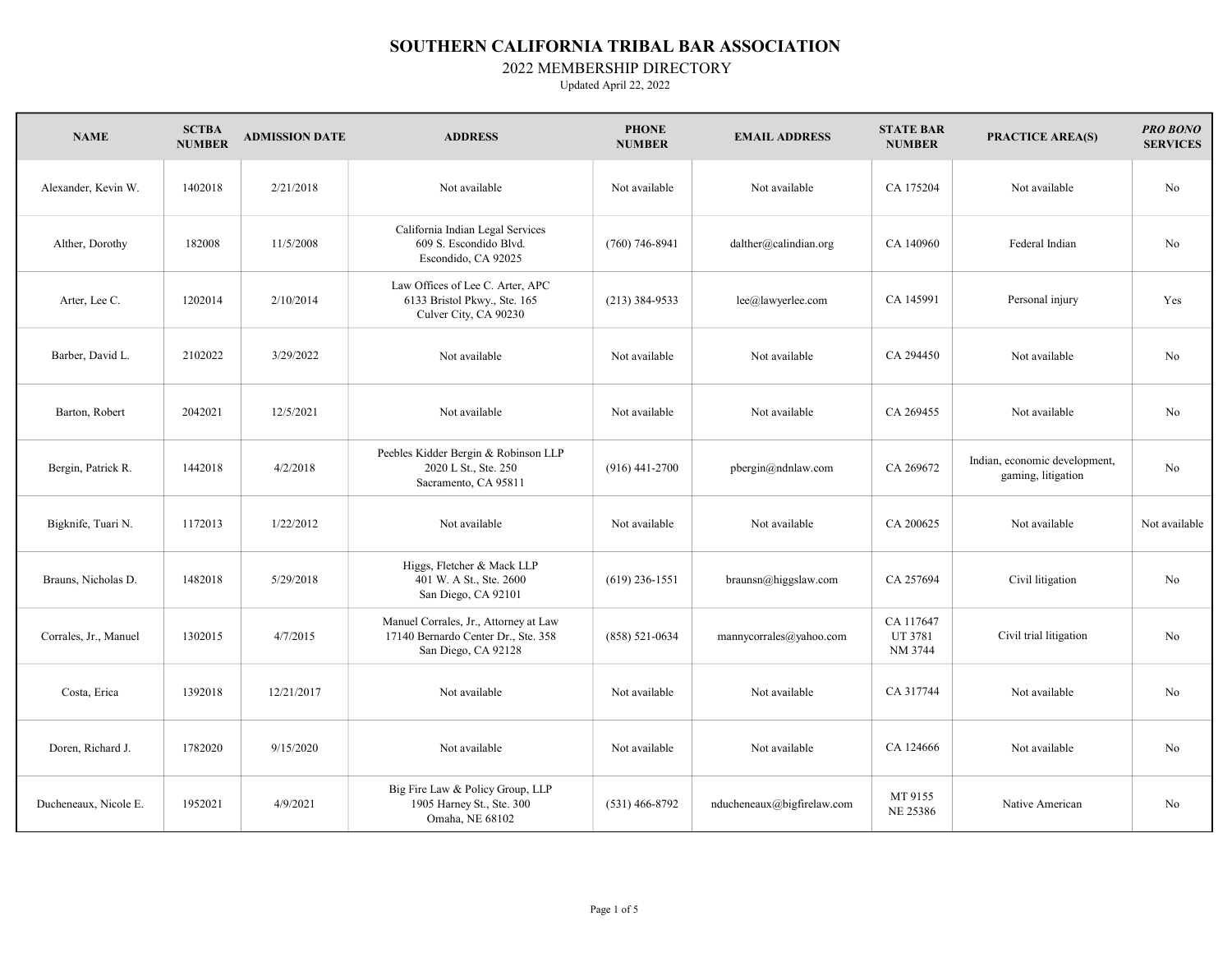2022 MEMBERSHIP DIRECTORY

| <b>NAME</b>          | <b>SCTBA</b><br><b>NUMBER</b> | <b>ADMISSION DATE</b> | <b>ADDRESS</b>                                                                                     | <b>PHONE</b><br><b>NUMBER</b> | <b>EMAIL ADDRESS</b>          | <b>STATE BAR</b><br><b>NUMBER</b>                | <b>PRACTICE AREA(S)</b>                                                          | <b>PRO BONO</b><br><b>SERVICES</b> |
|----------------------|-------------------------------|-----------------------|----------------------------------------------------------------------------------------------------|-------------------------------|-------------------------------|--------------------------------------------------|----------------------------------------------------------------------------------|------------------------------------|
| Eldred, Madeleine    | 2052021                       | 12/5/2021             | Not available                                                                                      | Not available                 | Not available                 | CA 335690                                        | Not available                                                                    | No                                 |
| Echevestre, Nicolas  | 2002021                       | 9/10/2021             | Greene & Roberts LLP<br>402 West Broadway, Ste. 1025<br>San Diego, CA 92101                        | $(619)$ 398-3400              | nechevestre@greeneroberts.com | CA 273747                                        | Employment, civil litigation                                                     | No                                 |
| Hart, Stephen M.     | 1082012                       | 7/31/2012             | Lewis Roca Rothgerber Christie LLP<br>201 E. Washington St., Ste. 1200<br>Phoenix, AZ 85004        | $(602)$ 262-5787              | shart@lewisroca.com           | AZ 010273                                        | Tribal                                                                           | No                                 |
| Hoddy, Lori A.       | 1062012                       | 6/6/2012              | Law Office of Lori A. Hoddy, Inc., APLC<br>2221 Camino del Rio S., Ste. 307<br>San Diego, CA 92108 | $(619)$ 665-6265              | lahoddylaw@gmail.com          | CA 222599                                        | Family                                                                           | No                                 |
| Jamieson, Stephen A. | 692010                        | 7/2/2010              | Solomon, Saltsman & Jamieson<br>426 Culver Blvd.<br>Los Angeles, CA 90293                          | $(310) 822 - 9848$            | sjamieson@ssjlaw.com          | CA 115805                                        | Land use, alcohol regulation,<br>civil litigation                                | No                                 |
| Jones, Allison       | 1412018                       | 2/21/2018             | Not available                                                                                      | Not available                 | Not available                 | CA 162976                                        | Not available                                                                    | No                                 |
| Karp, Steven M.      | 1102012                       | 11/21/2012            | Law Offices of Lee C. Arter, APC<br>6133 Bristol Pkwy., Ste. 165<br>Culver City, CA 90230          | $(213)$ 384-9533              | steve@lawyerlee.com           | CA 71224                                         | Personal injury                                                                  | Yes                                |
| Kahn, Andrew J.      | 2112022                       | 3/29/2022             | Not available                                                                                      | Not available                 | Not available                 | CA 129776                                        | Not available                                                                    | N <sub>o</sub>                     |
| Kimber, Anna         | 1512018                       | 10/31/2018            | Law Office of Anna Kimber<br>8303 Mount Vernon St.<br>Lemon Grove, CA 91945                        | $(619)$ 589-5309              | sports $11(a)$ aol.com        | CA 190699                                        | Civil litigation, employment, federal<br>Indian                                  | No                                 |
| Kroll, Ryan M.       | 1872021                       | 1/8/2021              | Solomon Saltsman & Jamieson<br>426 Culver Blvd.<br>Los Angeles, CA 90293                           | $(310)$ 822-9848              | rkroll@ssjlaw.com             | CA 235204<br>OR 121942<br>WA 45621<br>AK 2007061 | Litigation, alcohol licensing,<br>administrative, personal injury,<br>employment | No                                 |
| Le, Uyen D.          | 1352016                       | 10/14/2016            | Not available                                                                                      | Not available                 | Not available                 | CA 243118                                        | Not available                                                                    | Not available                      |
| Leigh, Rovianne A.   | 822011                        | 2/9/2011              | Not available                                                                                      | Not available                 | Not available                 | CA 239035<br>HI 008630                           | Not available                                                                    | No                                 |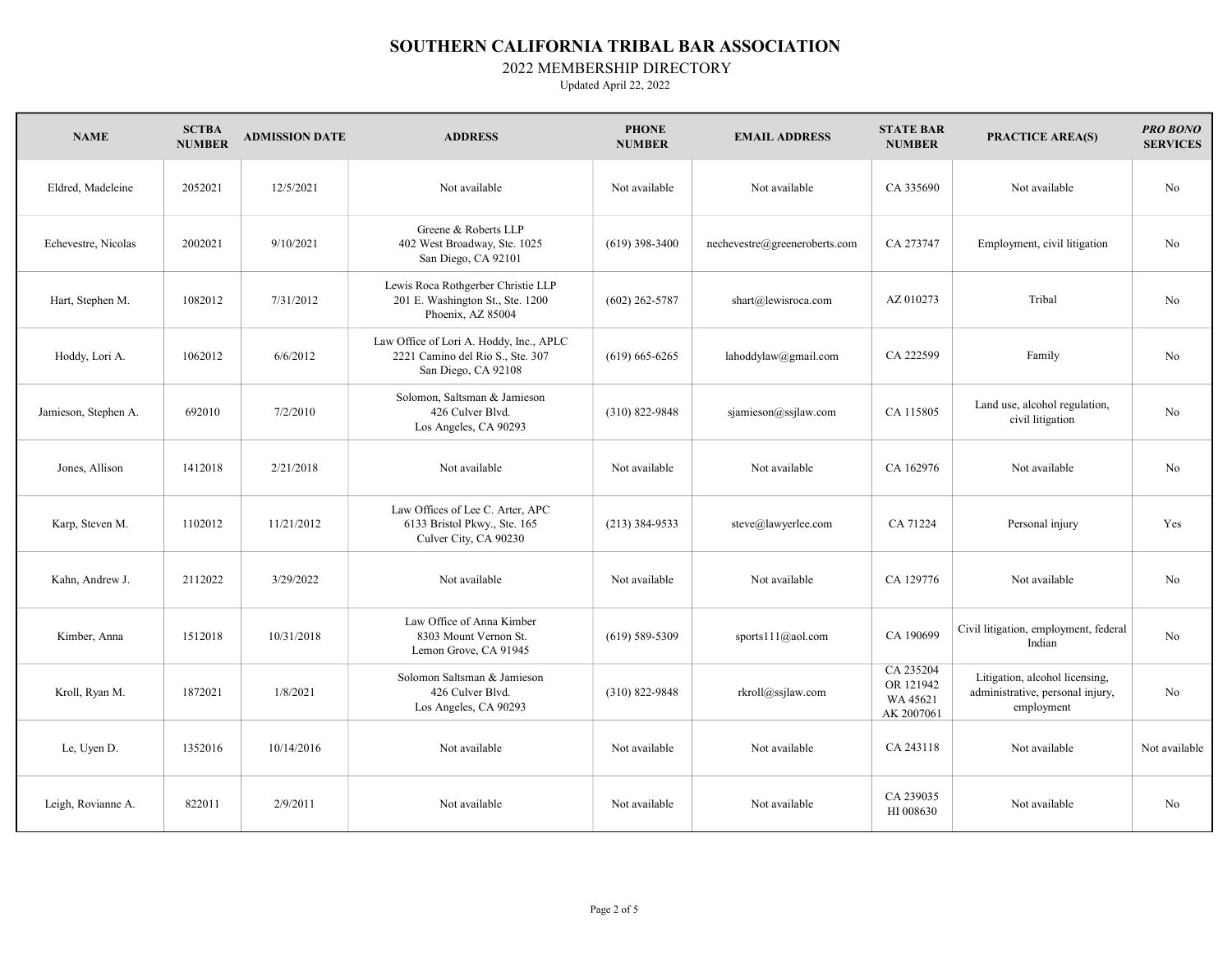2022 MEMBERSHIP DIRECTORY

| <b>NAME</b>              | <b>SCTBA</b><br><b>NUMBER</b> | <b>ADMISSION DATE</b> | <b>ADDRESS</b>                                                                               | <b>PHONE</b><br><b>NUMBER</b> | <b>EMAIL ADDRESS</b>         | <b>STATE BAR</b><br><b>NUMBER</b> | <b>PRACTICE AREA(S)</b>                                                                                   | <b>PRO BONO</b><br><b>SERVICES</b> |
|--------------------------|-------------------------------|-----------------------|----------------------------------------------------------------------------------------------|-------------------------------|------------------------------|-----------------------------------|-----------------------------------------------------------------------------------------------------------|------------------------------------|
| Llerandi, Gabriel Steven | 1372016                       | 10/11/2016            | Not available                                                                                | Not available                 | Not available                | CA 317703                         | Not available                                                                                             | Not available                      |
| Macaulay, Jenna          | 1812020                       | 11/22/2020            | Not available                                                                                | Not available                 | Not available                | NY 5181847                        | Not available                                                                                             | Not available                      |
| Madrigal, Eugene         | 462009                        | 8/12/2009             | Law Office of Eugene R. Madrigal<br>28581 Old Town Front St., Ste. 208<br>Temecula, CA 92590 | $(951)$ 695-7080              | eugenemadrigal@yahoo.com     | CA 90429                          | Federal Indian                                                                                            | No                                 |
| Meza, Noel J.            | 2012021                       | 9/10/2021             | Greene & Roberts LLP<br>402 West Broadway, Ste. 1025<br>San Diego, CA 92101                  | $(619)$ 398-3400              | nmeza@greeneroberts.com      | CA 331169                         | Employment, civil litigation                                                                              | No                                 |
| Mojado, Alexandra N.     | 2092022                       | 3/29/2022             | Law Office of Alexandra N. Mojado<br>P.O. Box 301<br>Hoopa, CA 95546                         | $(760)$ 705-6342              | alexandra@mojadolaw.com      | CA 375273<br>AZ 034241            | Federal Indian, tribal, family                                                                            | Yes                                |
| Oshita, Kenneth H.       | 2082022                       | 1/18/2022             | Not available                                                                                | Not available                 | Not available                | CA 317106                         | Not available                                                                                             | No                                 |
| Paris, Eric D.           | 1662019                       | 10/11/2019            | The Paris Firm<br>15335 Fairfield Ranch Rd., Ste. 150<br>Chino Hills, CA 91709               | $(909)$ 469-5127              | firm@theparisfirm.com        | CA 147836                         | Personal injury                                                                                           | No                                 |
| Patterson, Kerry K.      | 1092012                       | 8/1/2012              | Procopio, Cory, Hargreaves & Savitch LLP<br>525 B St., Ste. 2200<br>San Diego, CA 92101      | $(619)$ 515-3295              | kerry.patterson@procopio.com | AZ 021275                         | Native American, environmental,<br>natural resources, real estate,<br>land use, construction, hospitality | Yes                                |
| Quinlan, Sheila          | 2032021                       | 9/16/2021             | California Indian Legal Services<br>609 S. Escondido Blvd.<br>Escondido, CA 92025            | $(760)$ 746-8941              | squinlan@calindian.org       | CA 228602                         | Indian wills, Federal Indian,<br>probate, state and federal tax,<br>tort, conservatorship                 | N <sub>o</sub>                     |
| Radoff, Mark A.          | 192008                        | 11/18/2008            | Sycuan Band of the Kumeyaay Nation<br>2 Kwaaypaay Ct.<br>El Cajon, CA 92019                  | $(619)$ 445-4564              | mradoff@sycuan-nsn.gov       | CA 119311                         | Indian, government,<br>civil litigation, tribal business,<br>housing, transactional                       | No                                 |
| Roberts, Jeffrey T.      | 1732020                       | 2/27/2020             | The Roberts Law Firm<br>4440 Von Karman Ave., Ste. 350<br>Newport Beach, CA 92660            | $(949)$ 719-6885              | jroberts@robertslawfirm.net  | CA 186426                         | Personal injury                                                                                           | Yes                                |
| Roberts, Maria C.        | 302009                        | 5/2/2008              | Greene & Roberts LLP<br>402 West Broadway, Ste. 1025<br>San Diego, CA 92101                  | $(619)$ 398-3400              | mroberts@greeneroberts.com   | CA 137907                         | Employment, civil litigation                                                                              | No                                 |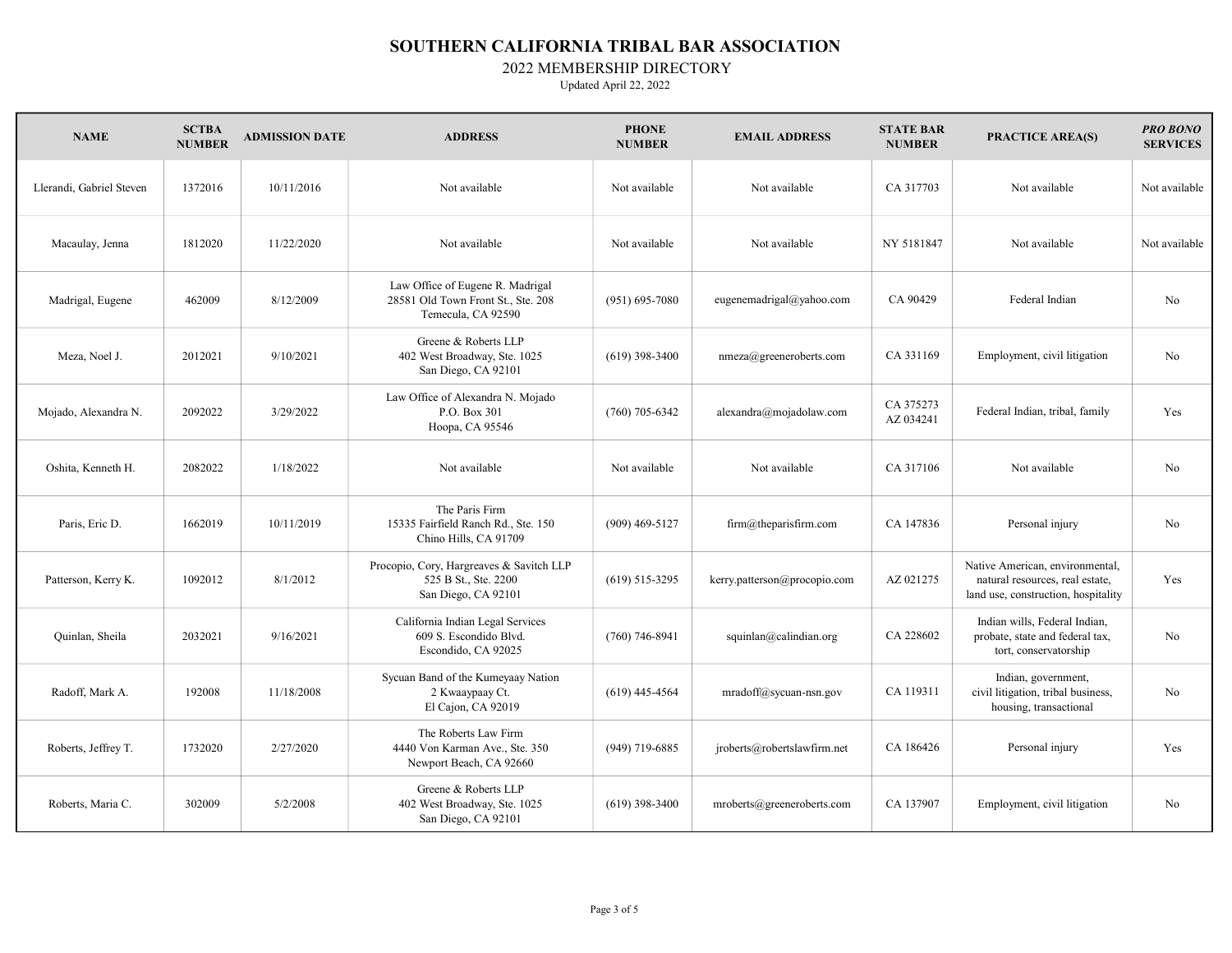#### 2022 MEMBERSHIP DIRECTORY

| <b>NAME</b>             | <b>SCTBA</b><br><b>NUMBER</b> | <b>ADMISSION DATE</b> | <b>ADDRESS</b>                                                                                      | <b>PHONE</b><br><b>NUMBER</b> | <b>EMAIL ADDRESS</b>         | <b>STATE BAR</b><br><b>NUMBER</b>   | <b>PRACTICE AREA(S)</b>                                                                                         | <b>PRO BONO</b><br><b>SERVICES</b> |
|-------------------------|-------------------------------|-----------------------|-----------------------------------------------------------------------------------------------------|-------------------------------|------------------------------|-------------------------------------|-----------------------------------------------------------------------------------------------------------------|------------------------------------|
| Robinson, Michael A.    | 1602019                       | 5/29/2019             | Peebles Kidder Bergin & Robinson LLP<br>2020 L St., Ste. 250<br>Sacramento, CA 95811                | $(916)$ 441-2700              | mrobinson@ndnlaw.com         | CA 214666                           | Indian, gaming, litigation, tribal<br>sovereignty, natural resources,<br>environmental                          | No                                 |
| Samouris, Phillip C.    | 1122012                       | 12/14/2012            | Higgs, Fletcher & Mack LLP<br>401 W. A St., Ste. 2600<br>San Diego, CA 92101                        | $(619)$ 236-1551              | samouris@higgslaw.com        | CA 163303                           | Civil litigation, tort                                                                                          | No                                 |
| Sarian, Ronald N.       | 1972021                       | 5/19/2021             | Constangy, Brooks, Smith & Prophete LLP<br>2029 Century Park E., Ste. 1100<br>Los Angeles, CA 90067 | $(310)$ 909-7775              | rsarian@constangy.com        | CA 124973                           | <b>Business ligitation</b>                                                                                      | No                                 |
| Selfridge, Alexandra N. | 1762020                       | 7/31/2020             | Procopio, Cory, Hargreaves & Savitch LLP<br>525 B St., Ste. 2200<br>San Diego, CA 92101             | $(619)$ 238-1900              | sasha.selfridge@procopio.com | CA 247063                           | Insurance litigation                                                                                            | No                                 |
| Shapiro, Jay B.         | 1382016                       | 12/20/2016            | Not available                                                                                       | Not available                 | Not available                | CA 224100                           | Not available                                                                                                   | No                                 |
| Simon, Aviva            | 1562019                       | 3/27/2019             | Not available                                                                                       | Not available                 | Not available                | CA 324220                           | Not available                                                                                                   | No                                 |
| Singleton, Terry        | 2122022                       | 4/15/2022             | Terry Singleton, A.P.C.<br>1950 Fifth Ave., Ste. 200<br>San Diego, CA 92101                         | $(619)$ 239-3225              | terry@terrysingleton.com     | CA 58316                            | Litigation                                                                                                      | No                                 |
| Sorilla, Fredrick A.    | 1362016                       | 10/11/2016            | Not available                                                                                       | Not available                 | Not available                | CA 156897                           | Not available                                                                                                   | Not available                      |
| Strommer, Geoffrey D.   | 642010                        | 5/25/2010             | Hobbs, Straus, Dean & Walker, LLP<br>215 SW Washington St., Ste. 200<br>Portland, OR 97204          | $(503)$ 242-1745              | gstrommer@hobbsstraus.com    | OR 931106<br>AK 0911044<br>WA 43308 | Tribal, Alaska Native, self-<br>determination and self-governance,<br>economic development, natural<br>resource | No                                 |
| Taylor, Frederick K.    | 1992021                       | 6/14/2021             | Procopio, Cory, Hargreaves & Savitch LLP<br>525 B St., Ste. 2200<br>San Diego, CA 92101             | $(619)$ 238-1900              | fred.taylor@procopio.com     | CA 159838                           | Intellectual property, finance,<br>complex commercial, environmental<br>enforcement, Native American            | Yes                                |
| Thomas, Pilar M.        | 1962021                       | 5/5/2021              | Quarles & Brady LLP<br>1 S. Church Ave., Ste. 1800<br>Tucson, AZ 85701                              | $(520)$ 770-8744              | pilar.thomas@quarles.com     | AZ 022063                           | Tribal energy and economic<br>development, energy project finance,<br>litigation                                | No                                 |
| Tomaras, Brenda L.      | 1862021                       | 1/8/2021              | Not available                                                                                       | Not available                 | Not available                | CA 176900                           | Not available                                                                                                   | No                                 |